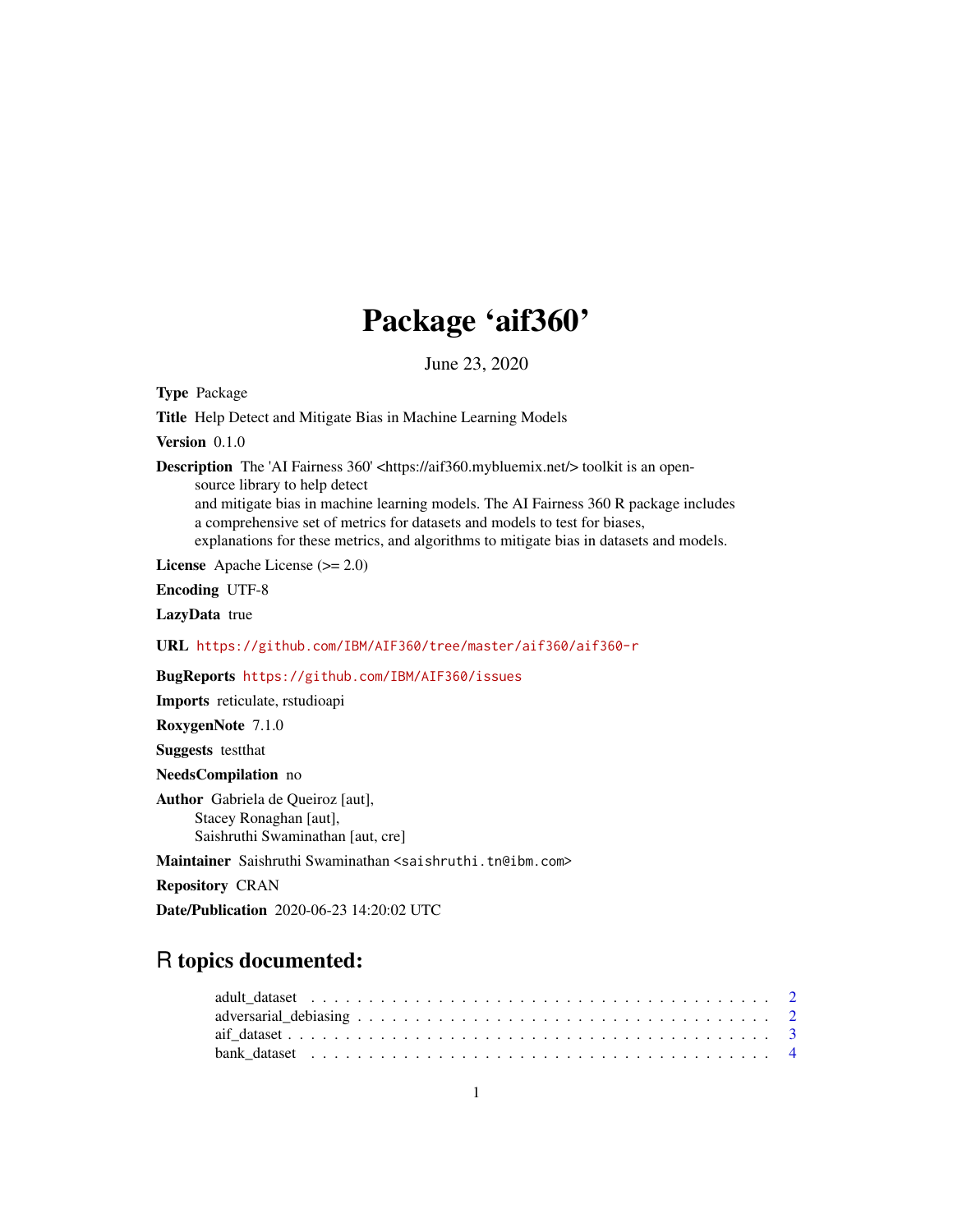<span id="page-1-0"></span>

|       | binary_label_dataset_metric $\ldots \ldots \ldots \ldots \ldots \ldots \ldots \ldots \ldots \ldots \ldots \ldots \ldots$ |  |
|-------|--------------------------------------------------------------------------------------------------------------------------|--|
|       | classification metric $\ldots \ldots \ldots \ldots \ldots \ldots \ldots \ldots \ldots \ldots \ldots \ldots$              |  |
|       |                                                                                                                          |  |
|       |                                                                                                                          |  |
|       |                                                                                                                          |  |
|       |                                                                                                                          |  |
|       |                                                                                                                          |  |
|       |                                                                                                                          |  |
|       |                                                                                                                          |  |
|       |                                                                                                                          |  |
| Index |                                                                                                                          |  |
|       |                                                                                                                          |  |

adult\_dataset *Adult Census Income Dataset*

#### Description

Adult Census Income Dataset

#### Usage

adult\_dataset()

adversarial\_debiasing *Adversarial Debiasing*

#### Description

Adversarial debiasing is an in-processing technique that learns a classifier to maximize prediction accuracy and simultaneously reduce an adversary's ability to determine the protected attribute from the predictions

#### Usage

```
adversarial_debiasing(
  unprivileged_groups,
  privileged_groups,
  scope_name = "current",
  sess = tf$compat$v1$Session(),
  seed = NULL,
  adversary_loss_weight = 0.1,
  num_epochs = 50,
 batch_size = 128,
  classifier_num_hidden_units = 200,
  debias = TRUE
)
```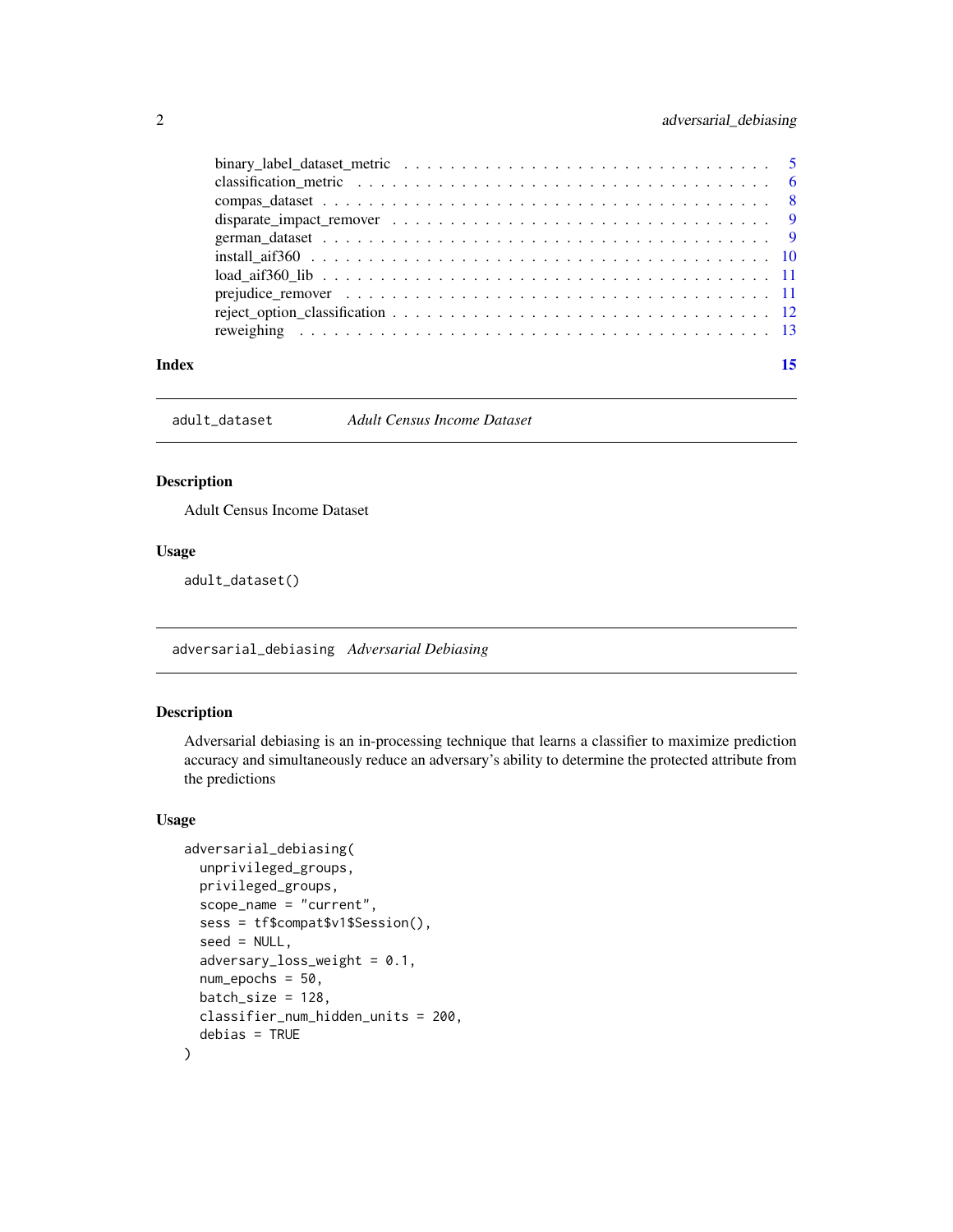#### <span id="page-2-0"></span>aif\_dataset 3

#### Arguments

|                             | unprivileged_groups   |                                                                                                                             |
|-----------------------------|-----------------------|-----------------------------------------------------------------------------------------------------------------------------|
|                             |                       | a list with two values: the column of the protected class and the value indicating<br>representation for unprivileged group |
|                             | privileged_groups     |                                                                                                                             |
|                             |                       | a list with two values: the column of the protected class and the value indicating<br>representation for privileged group   |
|                             | scope_name            | scope name for the tensorflow variables                                                                                     |
|                             | sess                  | tensorflow session                                                                                                          |
|                             | seed                  | seed to make 'predict' repeatable.                                                                                          |
|                             | adversary_loss_weight |                                                                                                                             |
|                             |                       | hyperparameter that chooses the strength of the adversarial loss.                                                           |
|                             | num_epochs            | number of training epochs.                                                                                                  |
|                             | batch size            | batch size.                                                                                                                 |
| classifier num hidden units |                       |                                                                                                                             |
|                             |                       | number of hidden units in the classifier model.                                                                             |
|                             | debias                | learn a classifier with or without debiasing.                                                                               |
|                             |                       |                                                                                                                             |

#### Examples

```
load_aif360_lib()
ad <- adult_dataset()
p <- list("race", 1)
u <- list("race", 0)
sess = tf$compat$v1$Session()
plain_model = adversarial_debiasing(privileged_groups = p,
                                    unprivileged_groups = u,
                                    scope_name='plain_classifier',
                                    debias=FALSE,
                                    sess=sess)
```
plain\_model\$fit(ad) ad\_nodebiasing <- plain\_model\$predict(ad)

aif\_dataset *AIF360 dataset*

#### Description

Function to create AIF compatible dataset.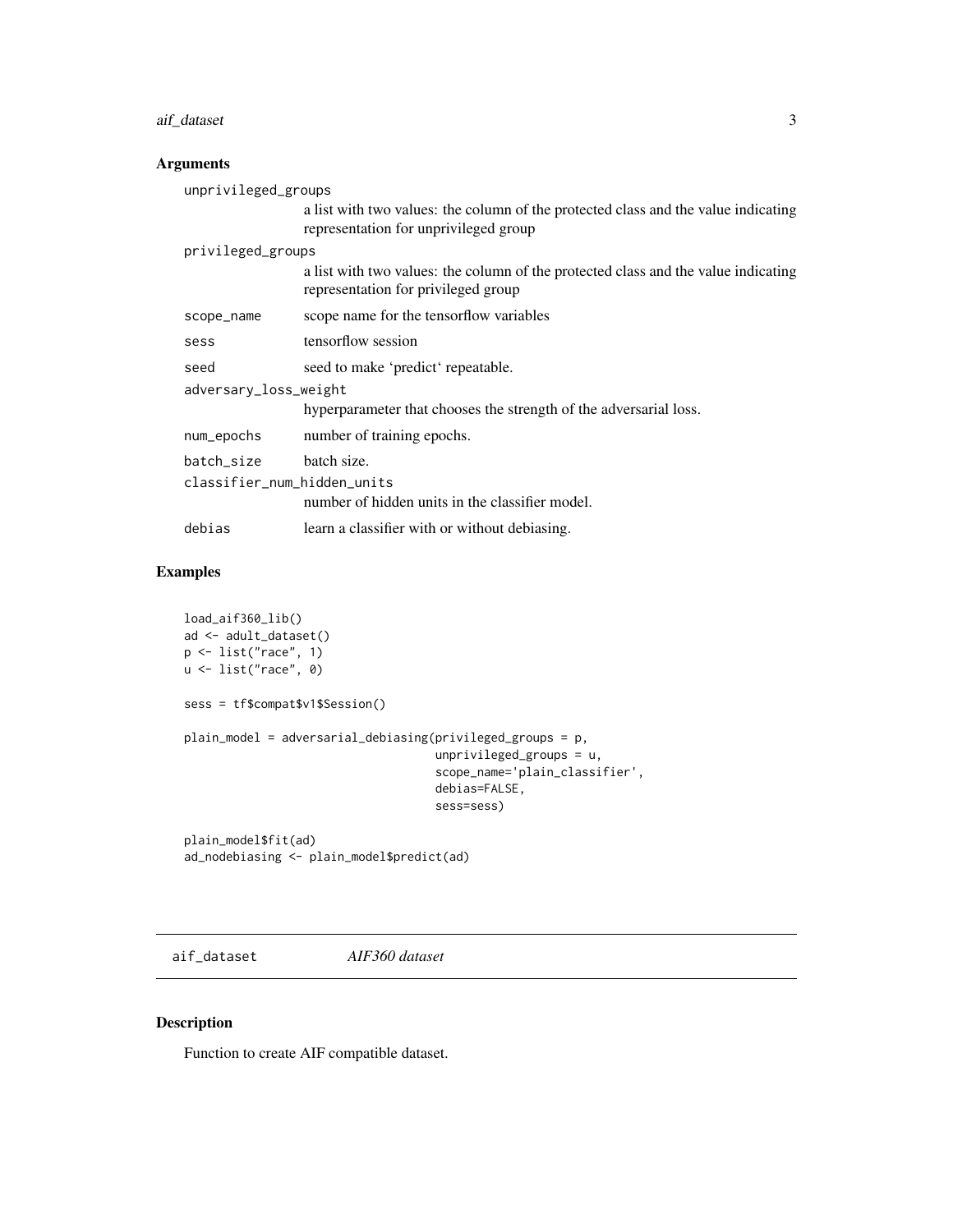#### <span id="page-3-0"></span>Usage

```
aif_dataset(data_path, favor_label, unfavor_label,
                     unprivileged_protected_attribute,
                     privileged_protected_attribute,
                     target_column, protected_attribute)
```
#### Arguments

| data_path           | Path to the input CSV file or a R data frame.                                                                    |
|---------------------|------------------------------------------------------------------------------------------------------------------|
| favor_label         | Label value which is considered favorable ( <i>i.e.</i> "positive").                                             |
|                     | unfavor_label Label value which is considered unfavorable (i.e. "negative").<br>unprivileged_protected_attribute |
|                     | A unprotected attribute value which is considered privileged from a fairness<br>perspective.                     |
|                     | privileged_protected_attribute                                                                                   |
|                     | A protected attribute value which is considered privileged from a fairness per-<br>spective.                     |
|                     | target_column Name describing the label.                                                                         |
| protected_attribute |                                                                                                                  |
|                     | A feature for which fairness is desired.                                                                         |

#### See Also

[More about AIF binary dataset.](https://aif360.readthedocs.io/en/latest/modules/datasets.html#binary-label-dataset)

#### Examples

```
load_aif360_lib()
# Input dataset
data <- data.frame("feat" = c(\emptyset, \emptyset, 1, 1, 1, 1, \emptyset, 1, 1, \emptyset), "label" = c(1, \emptyset, \emptyset, 1, \emptyset, \emptyset, 1, \emptyset, 1, 1))# Create aif compatible input dataset
act <- aif360::aif_dataset(data_path = data, favor_label=0, unfavor_label=1,
                                   unprivileged_protected_attribute=0,
                                   privileged_protected_attribute=1,
                                   target_column="label", protected_attribute="feat")
```
bank\_dataset *Bank Dataset*

#### Description

Bank Dataset

#### Usage

bank\_dataset()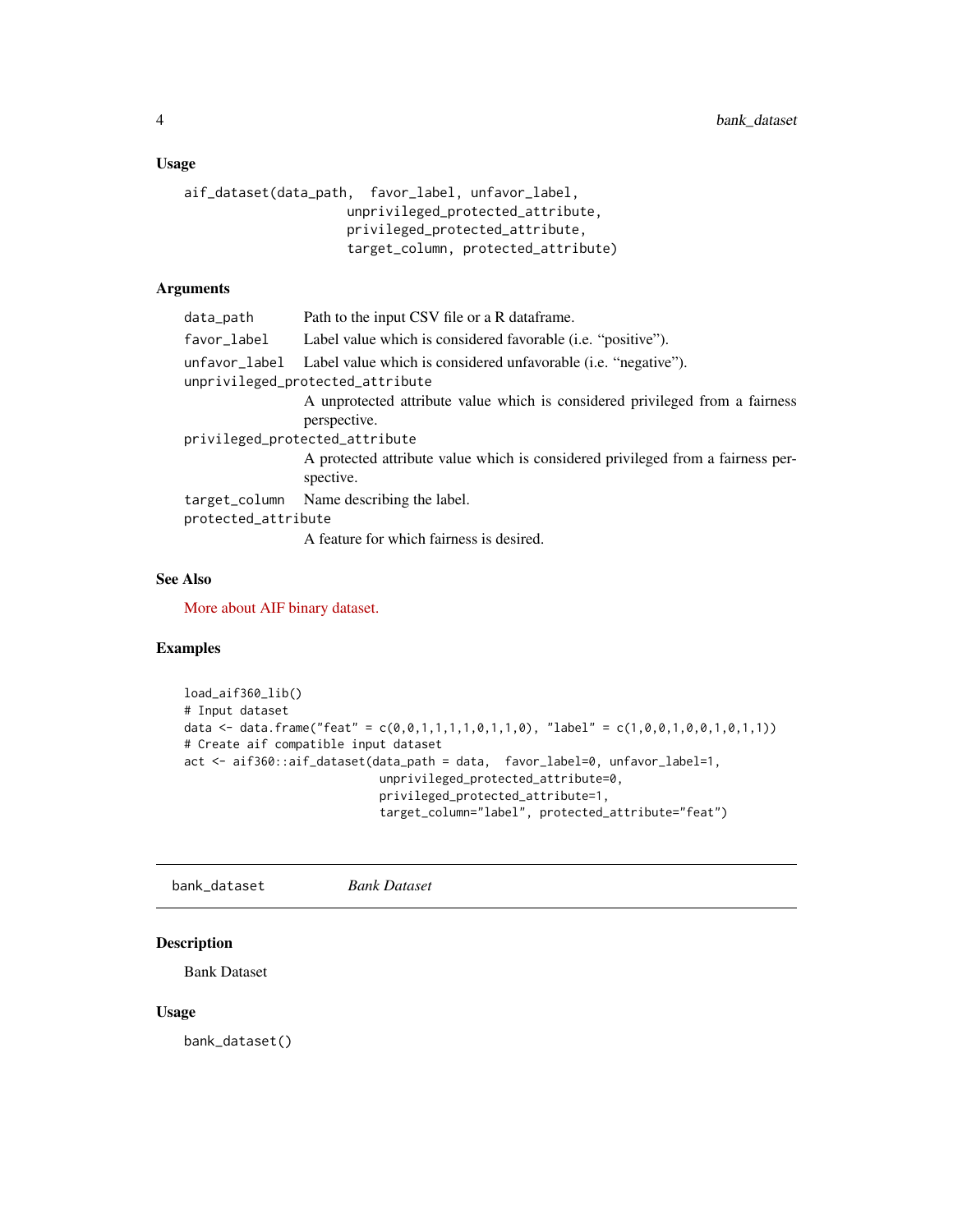<span id="page-4-0"></span>binary\_label\_dataset\_metric

*Binary Label Dataset Metric*

#### **Description**

Class for computing metrics on an aif360 compatible dataset with binary labels.

#### Usage

```
binary_label_dataset_metric(data, privileged_groups, unprivileged_groups)
```
#### Arguments

data A aif360 compatible dataset.

privileged\_groups

Privileged groups. List containing privileged protected attribute name and value of the privileged protected attribute.

unprivileged\_groups

Unprivileged groups. List containing unprivileged protected attribute name and value of the unprivileged protected attribute.

#### See Also

#### [Explore available binary label dataset metrics here](https://aif360.readthedocs.io/en/latest/modules/metrics.html#aif360.metrics.BinaryLabelDatasetMetric)

Available metrics are: base\_rate, consistency, disparate\_impact, mean\_difference, num\_negatives, num\_positives and statistical\_parity\_difference.

#### Examples

```
load_aif360_lib()
# Load the adult dataset
adult_dataset <- adult_dataset()
# Define the groups
privileged_groups <- list("race", 1)
unprivileged_groups <- list("race", 0)
# Metric for Binary Label Dataset
bm <- binary_label_dataset_metric(data = adult_dataset,
                                  privileged_groups = privileged_groups,
                                  unprivileged_groups = unprivileged_groups)
```
# Difference in mean outcomes between unprivileged and privileged groups bm\$mean\_difference()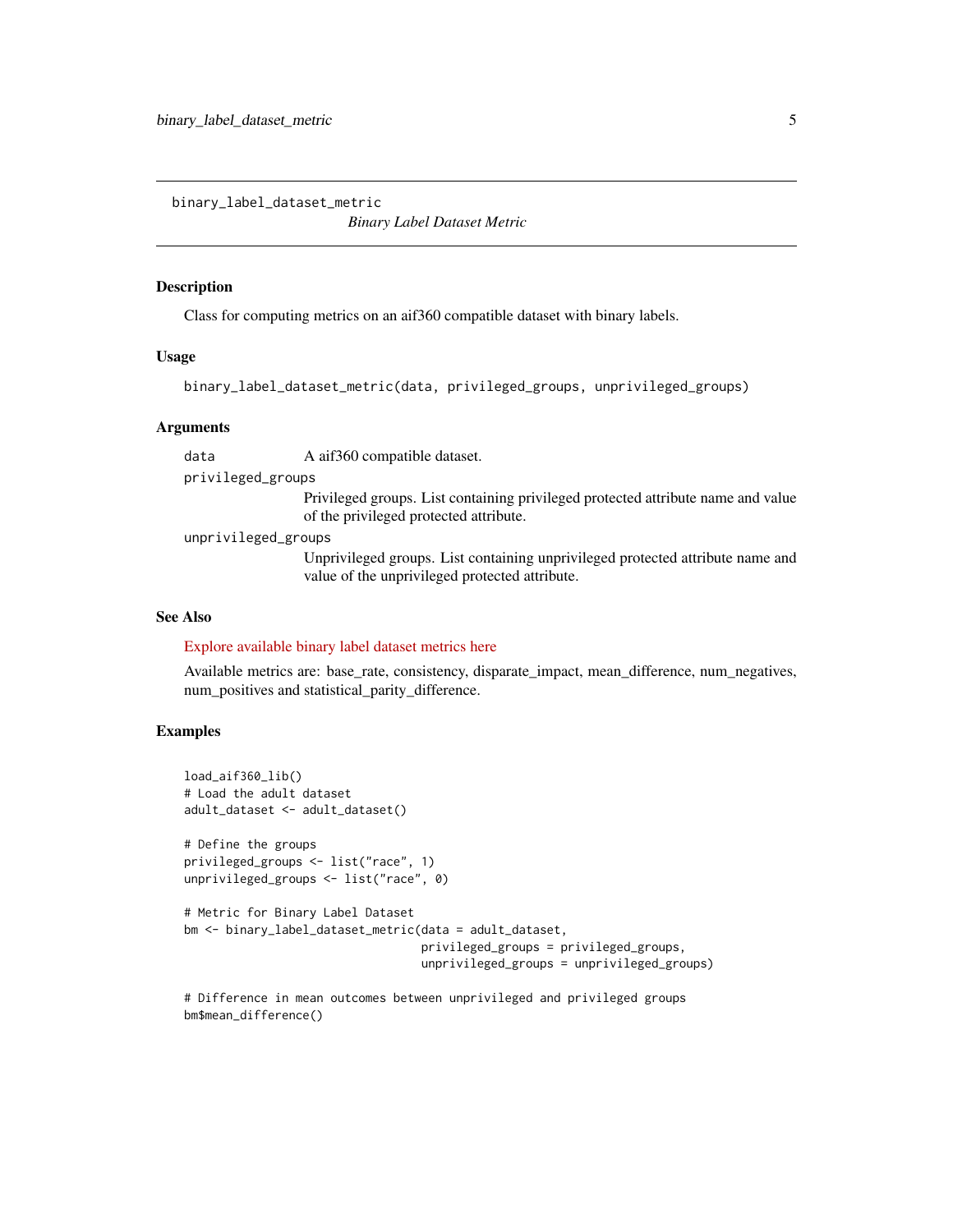<span id="page-5-0"></span>classification\_metric *Classification Metric*

#### Description

Class for computing metrics based on two BinaryLabelDatasets. The first dataset is the original one and the second is the output of the classification transformer (or similar)

#### Usage

```
classification_metric(dataset, classified_dataset, unprivileged_groups, privileged_groups)
```
#### Arguments

dataset (BinaryLabelDataset) Dataset containing ground-truth labels

classified\_dataset

(BinaryLabelDataset) Dataset containing predictions

unprivileged\_groups

Unprivileged groups. List containing unprivileged protected attribute name and value of the unprivileged protected attribute.

#### privileged\_groups

Privileged groups. List containing privileged protected attribute name and value of the privileged protected attribute.

#### See Also

#### [Explore available classification metrics explanations here](https://aif360.readthedocs.io/en/latest/modules/metrics.html#classification-metric)

Available metrics:

- accuracy
- average\_abs\_odds\_difference
- average\_odds\_difference
- between\_all\_groups\_coefficient\_of\_variation
- between\_all\_groups\_generalized\_entropy\_index
- between\_all\_groups\_theil\_index
- between\_group\_coefficient\_of\_variation
- between\_group\_generalized\_entropy\_index
- between\_group\_theil\_index
- binary\_confusion\_matrix
- coefficient\_of\_variation
- disparate\_impact
- equal\_opportunity\_difference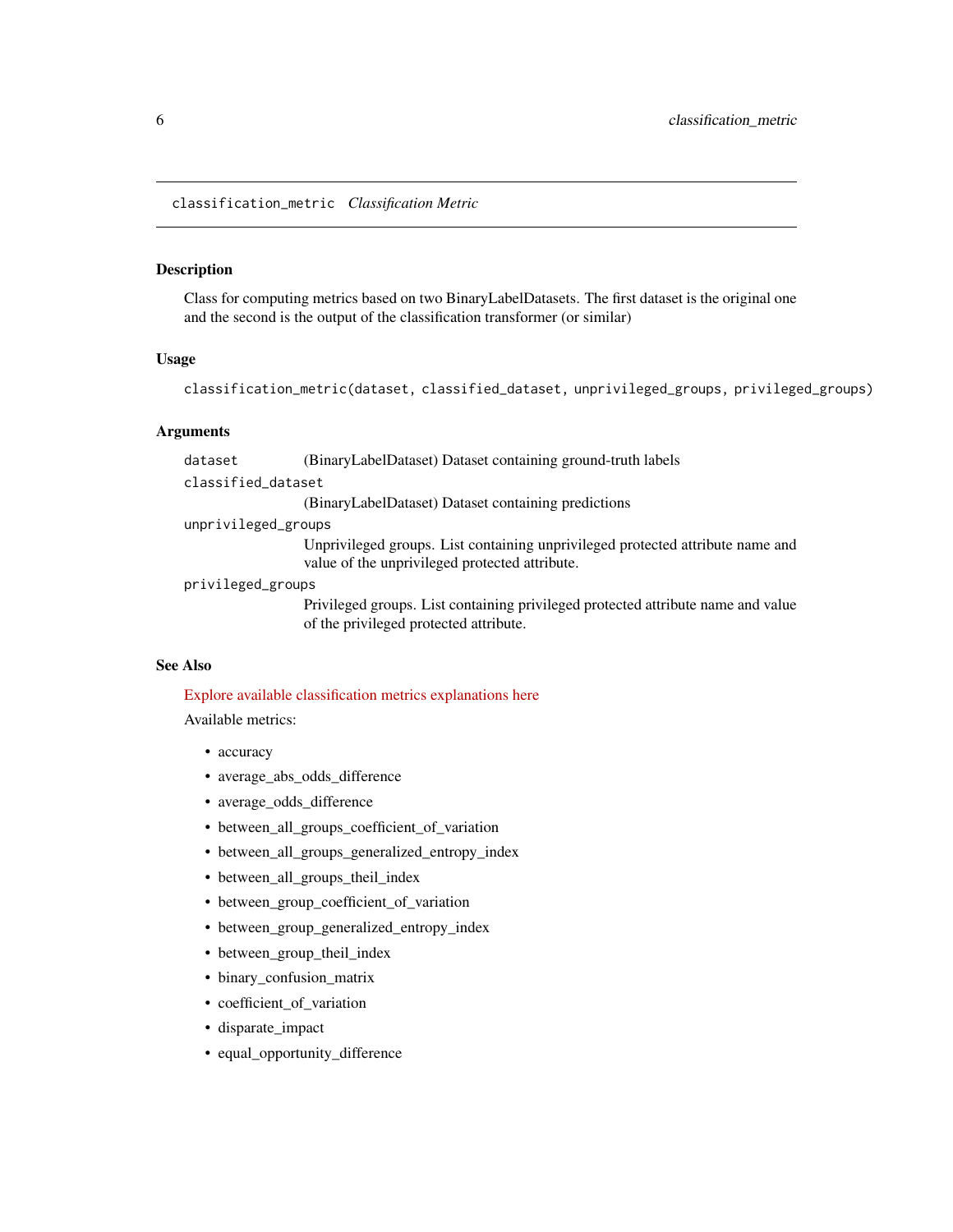#### classification\_metric

- error\_rate
- error\_rate\_difference
- error\_rate\_ratio
- false\_discovery\_rate
- false\_discovery\_rate\_difference
- false\_discovery\_rate\_ratio
- false\_negative\_rate
- false\_negative\_rate\_difference
- false\_negative\_rate\_ratio
- false\_omission\_rate
- false\_omission\_rate\_difference
- false\_omission\_rate\_ratio
- false\_positive\_rate
- false\_positive\_rate\_difference
- false\_positive\_rate\_ratio
- generalized\_binary\_confusion\_matrix
- generalized\_entropy\_index
- generalized\_false\_negative\_rate
- generalized\_false\_positive\_rate
- generalized\_true\_negative\_rate
- generalized\_true\_positive\_rate
- negative\_predictive\_value
- num\_false\_negatives
- num\_false\_positives
- num\_generalized\_false\_negatives
- num\_generalized\_false\_positives
- num\_generalized\_true\_negatives
- num\_generalized\_true\_positives
- num\_pred\_negatives
- num\_pred\_positives
- num\_true\_negatives
- num\_true\_positives
- performance\_measures
- positive\_predictive\_value
- power
- precision
- recall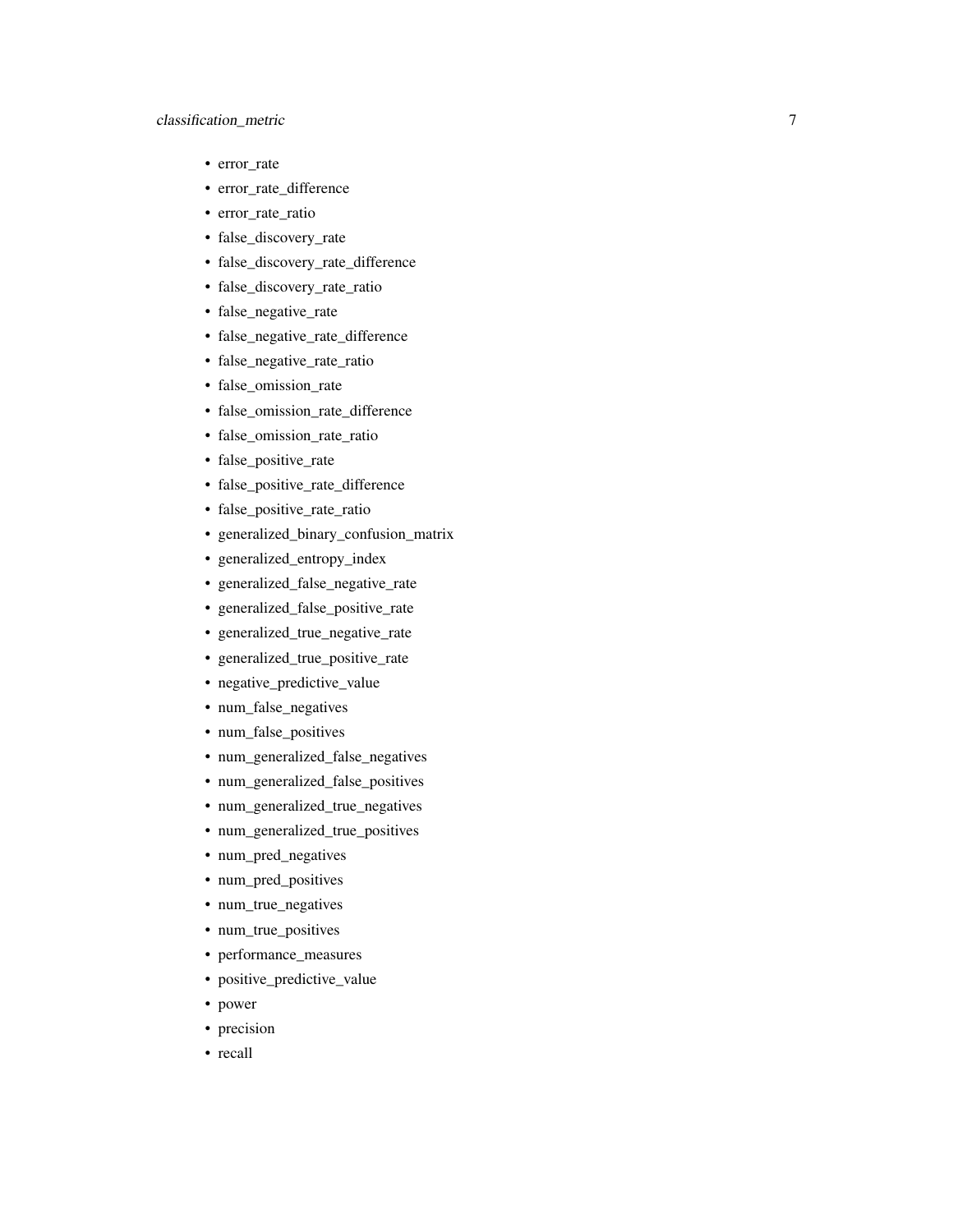- <span id="page-7-0"></span>• selection\_rate
- sensitivity
- specificity
- statistical parity difference
- theil\_index
- true\_negative\_rate
- true positive rate
- true\_positive\_rate\_difference

#### Examples

```
load_aif360_lib()
# Input dataset
data <- data.frame("feat" = c(\emptyset, \emptyset, 1, 1, 1, 1, \emptyset, 1, 1, \emptyset), "label" = c(1, \emptyset, \emptyset, 1, \emptyset, \emptyset, 1, \emptyset, 1, 1))# Create aif compatible input dataset
act <- aif360::aif_dataset(data_path = data, favor_label=0, unfavor_label=1,
                                unprivileged_protected_attribute=0,
                                privileged_protected_attribute=1,
                               target_column="label", protected_attribute="feat")
# Classified dataset
pred\_data \leq - data frame("feat" = c(0, 0, 1, 1, 1, 1, 0, 1, 1, 0), "label" = c(1, 0, 1, 1, 1, 0, 1, 0, 0, 1))# Create aif compatible classified dataset
pred <- aif360::aif_dataset(data_path = pred_data, favor_label=0, unfavor_label=1,
                                unprivileged_protected_attribute=0,
                                privileged_protected_attribute=1,
                                target_column="label", protected_attribute="feat")
# Create an instance of classification metric
cm <- classification_metric(act, pred, list('feat', 1), list('feat', 0))
# Access metric functions
cm$accuracy()
```
compas\_dataset *Compas Dataset*

#### Description

```
Compas Dataset
```
#### Usage

compas\_dataset()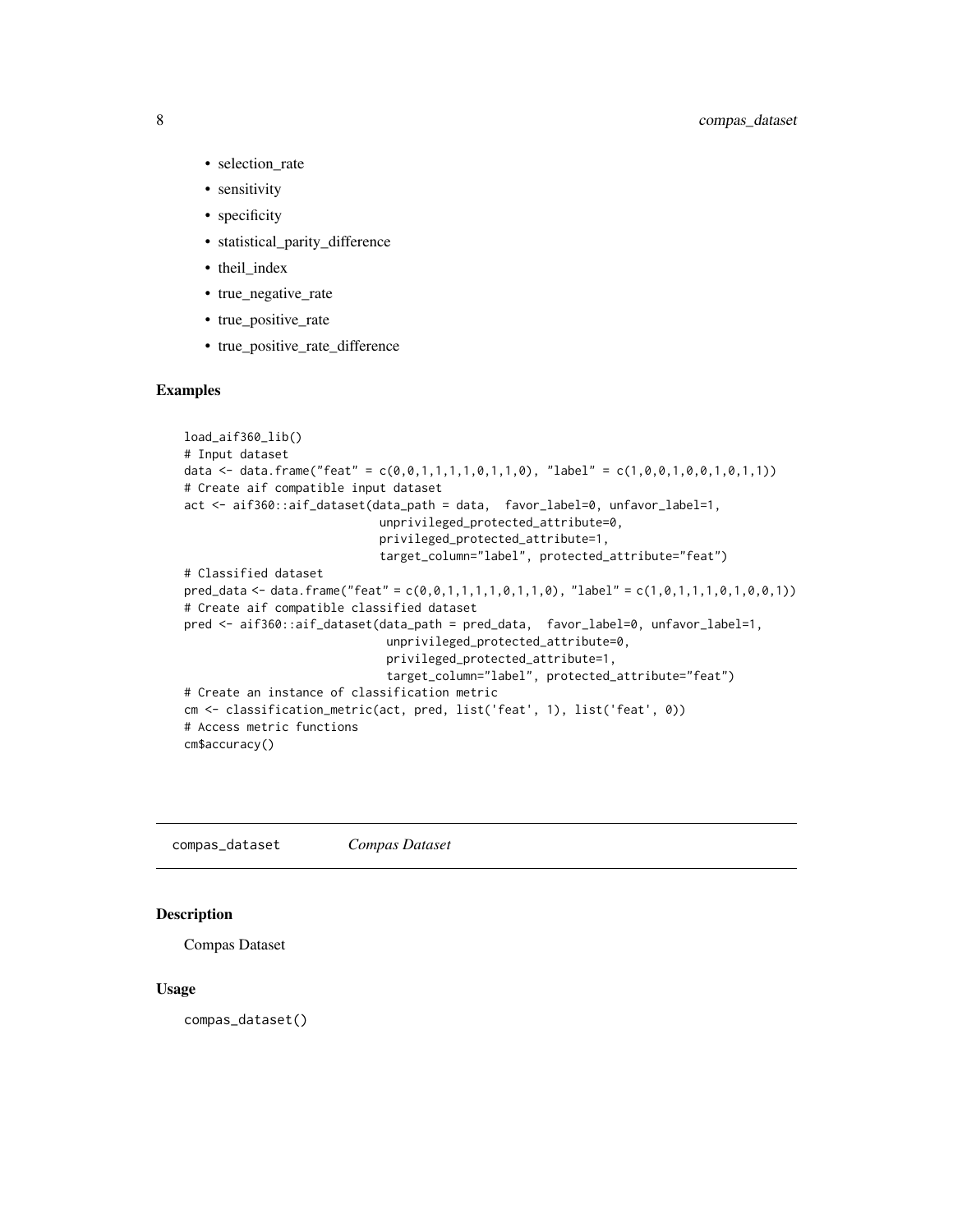<span id="page-8-0"></span>disparate\_impact\_remover

*Disparate Impact Remover*

#### Description

Disparate impact remover is a preprocessing technique that edits feature values increase group fairness while preserving rank-ordering within groups

#### Usage

```
disparate_impact_remover(repair_level, sensitive_attribute)
```
#### Arguments

repair\_level Repair amount. 0.0 is no repair while 1.0 is full repair. sensitive\_attribute

Single protected attribute with which to do repair.

#### Examples

```
# An example using the Adult Dataset
load_aif360_lib()
ad <- adult_dataset()
p <- list("race", 1)
u <- list("race", 0)
di <- disparate_impact_remover(repair_level = 1.0, sensitive_attribute = "race")
rp <- di$fit_transform(ad)
di_2 <- disparate_impact_remover(repair_level = 0.8, sensitive_attribute = "race")
rp_2 <- di_2$fit_transform(ad)
```
german\_dataset *German Dataset*

#### Description

German Dataset

#### Usage

german\_dataset()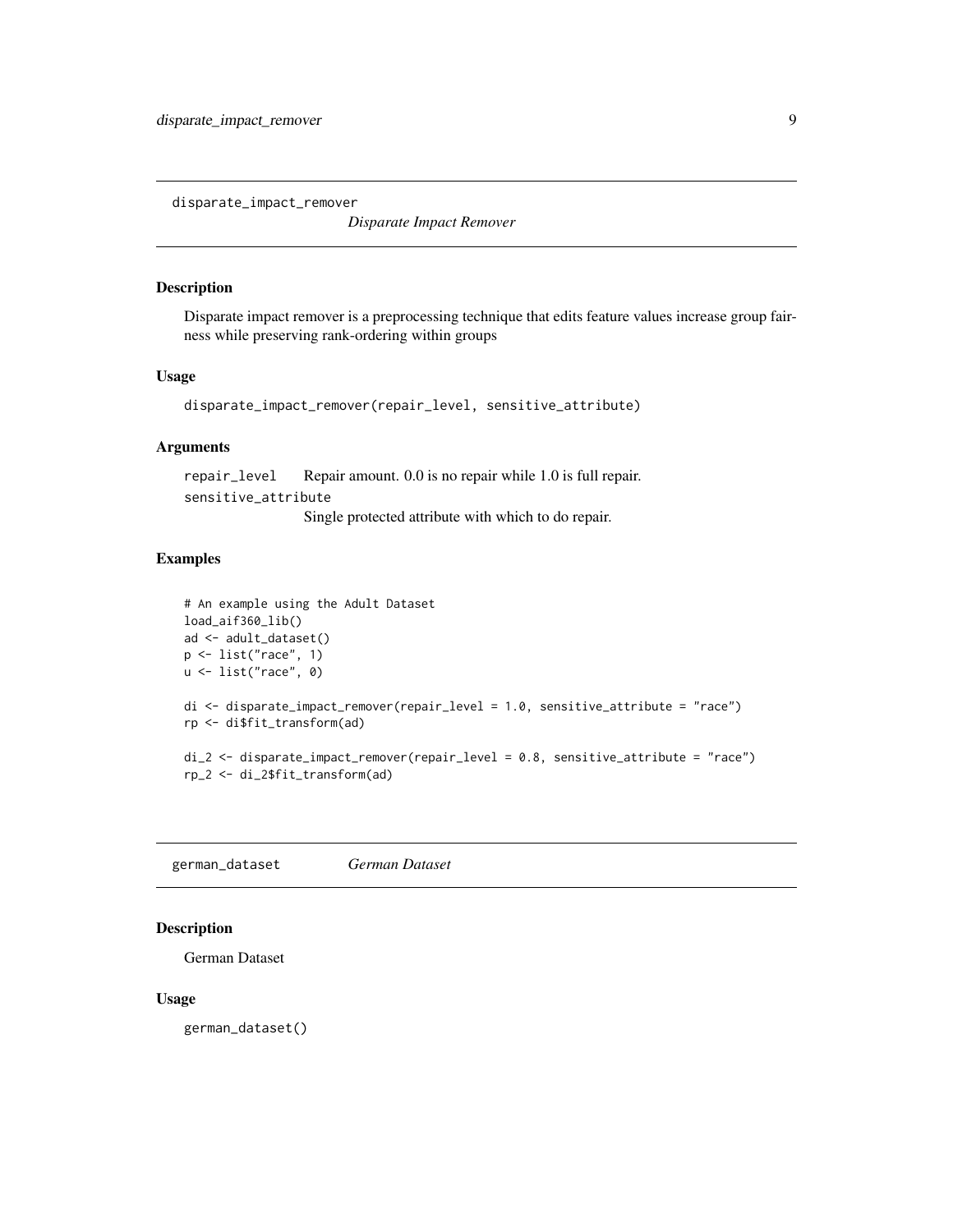<span id="page-9-0"></span>

#### Description

Install aif360 and its dependencies

#### Usage

```
install_aif360(
 method = c("auto", "virtualenv", "conda"),
 conda = "auto",version = "default",
 envname = NULL,
 extra_packages = NULL,
  restart_session = TRUE,
 conda_python_version = "3.7",
  ...
\mathcal{L}
```
#### Arguments

|                      | method   | Installation method. By default, "auto" automatically finds a method that will<br>work in the local environment. Change the default to force a specific installa-<br>tion method. Note that the "virtualeny" method is not available on Windows.<br>Note also that since this command runs without privilege the "system" method<br>is available only on Windows. |
|----------------------|----------|-------------------------------------------------------------------------------------------------------------------------------------------------------------------------------------------------------------------------------------------------------------------------------------------------------------------------------------------------------------------|
|                      | conda    | The path to a conda executable. Use "auto" to allow reticulate to automati-<br>cally find an appropriate conda binary. See <b>Finding Conda</b> for more details.                                                                                                                                                                                                 |
|                      | version  | AIF360 version to install. Specify "default" to install the latest release.                                                                                                                                                                                                                                                                                       |
|                      | envname  | Name of Python environment to install within                                                                                                                                                                                                                                                                                                                      |
|                      |          | extra_packages Additional Python packages to install.                                                                                                                                                                                                                                                                                                             |
| restart_session      |          |                                                                                                                                                                                                                                                                                                                                                                   |
|                      |          | Restart R session after installing (note this will only occur within RStudio).                                                                                                                                                                                                                                                                                    |
| conda_python_version |          |                                                                                                                                                                                                                                                                                                                                                                   |
|                      |          | the python version installed in the created conda environment. Python 3.6 is<br>installed by default.                                                                                                                                                                                                                                                             |
|                      | $\cdots$ | other arguments passed to [reticulate::conda_install()] or [reticulate::virtualenv_install()].                                                                                                                                                                                                                                                                    |
|                      |          |                                                                                                                                                                                                                                                                                                                                                                   |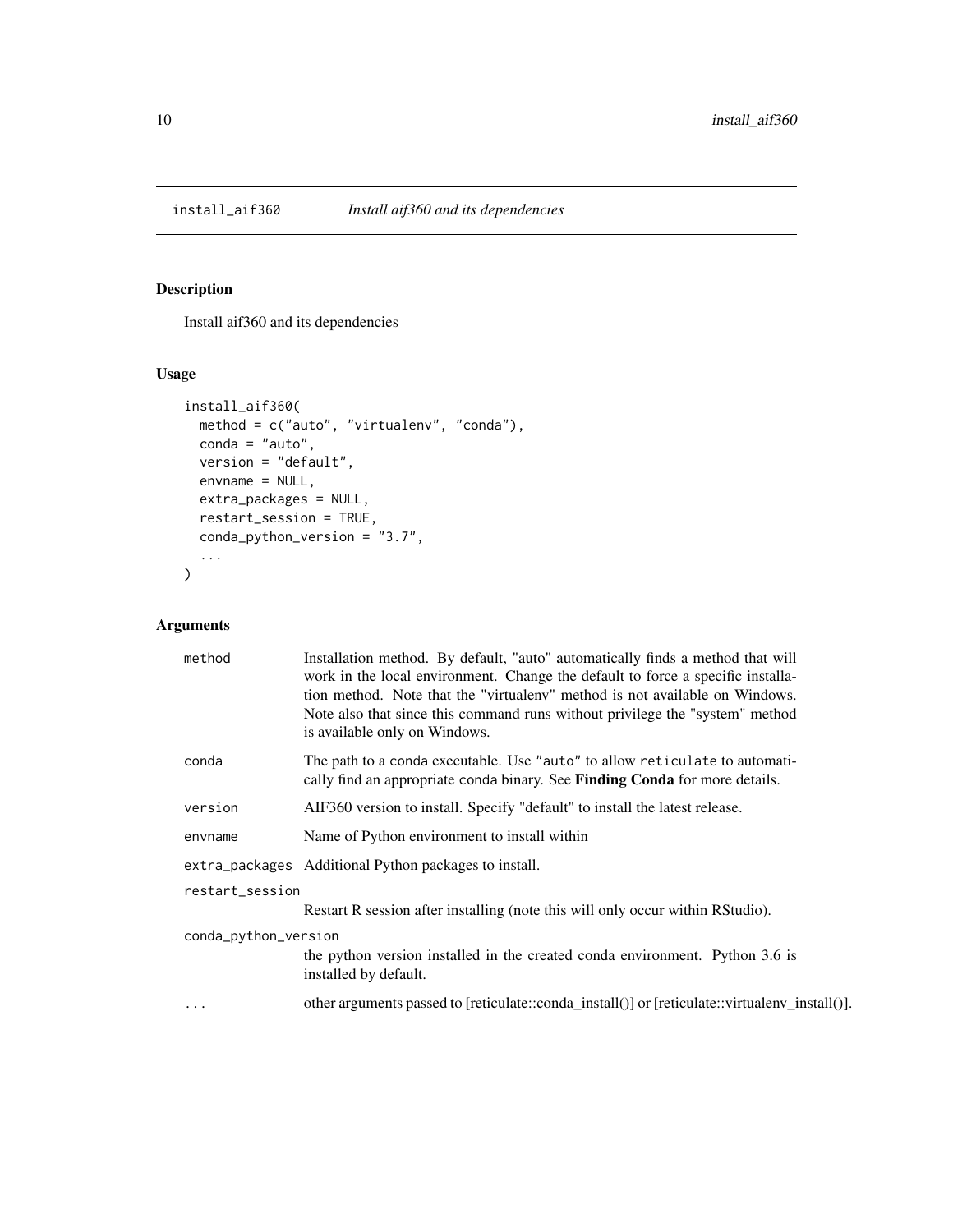<span id="page-10-0"></span>load\_aif360\_lib *load functions*

#### Description

load functions

#### Usage

load\_aif360\_lib()

prejudice\_remover *Prejudice Remover*

#### Description

Prejudice remover is an in-processing technique that adds a discrimination-aware regularization term to the learning objective

#### Usage

```
prejudice_remover(eta=1.0, sensitive_attr='',class_attr='')
```
#### Arguments

| eta        | fairness penalty parameter                 |
|------------|--------------------------------------------|
|            | sensitive_attr name of protected attribute |
| class attr | label name                                 |

#### Examples

```
# An example using the Adult Dataset
load_aif360_lib()
ad <- adult_dataset()
model <- prejudice_remover(class_attr = "income-per-year", sensitive_attr = "race")
model$fit(ad)
ad_pred <- model$predict(ad)
```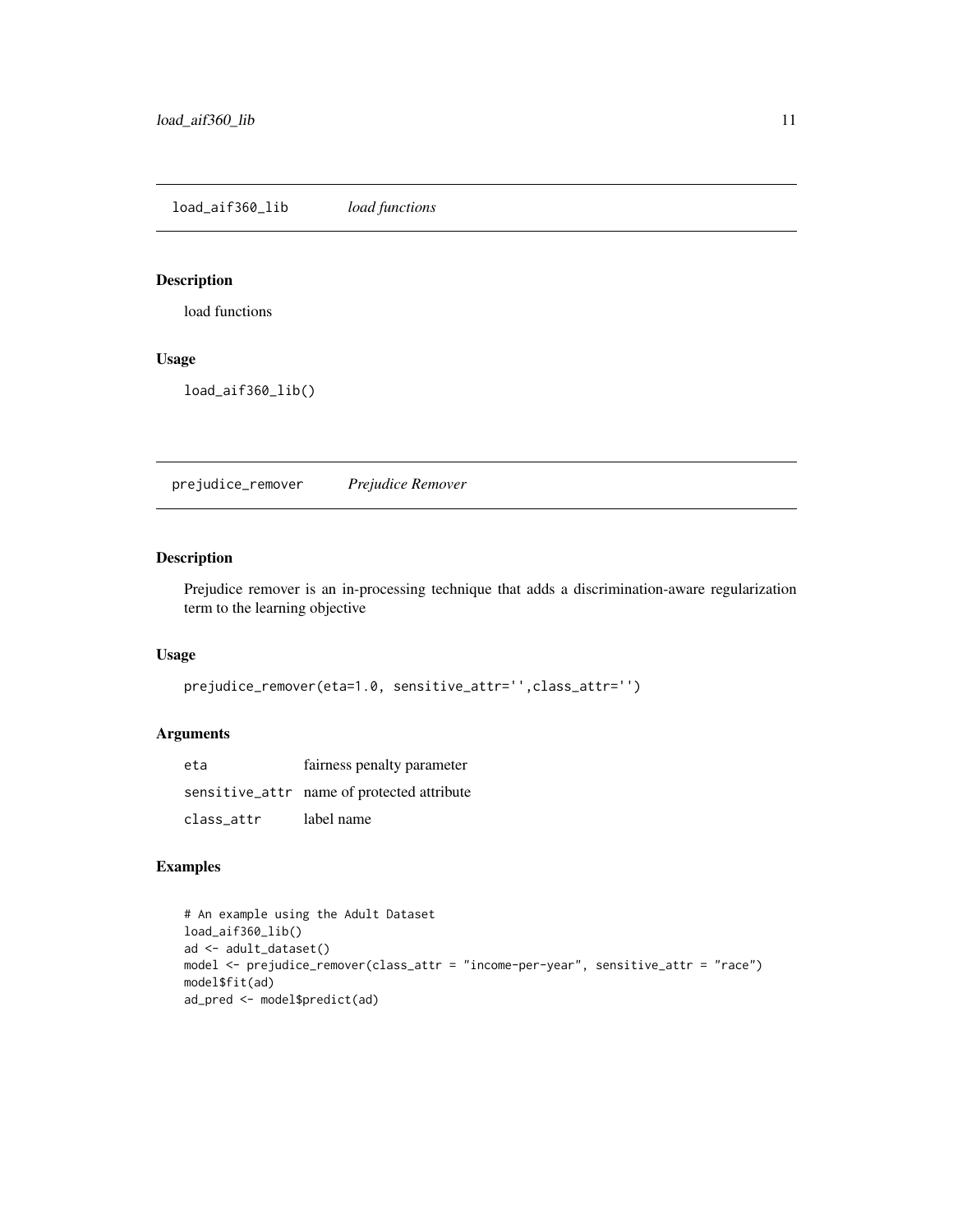<span id="page-11-0"></span>reject\_option\_classification

*Reject option classification*

#### Description

Reject option classification is a postprocessing technique that gives favorable outcomes to unpriviliged groups and unfavorable outcomes to priviliged groups in a confidence band around the decision boundary with the highest uncertainty.

#### Usage

```
reject_option_classification(
 unprivileged_groups,
 privileged_groups,
 low\_class\_thresh = 0.01,
 high_class_thresh = 0.99,
 num_class_thresh = as.integer(100),
 num_ROC_margin = as.integer(50),
 metric_name = "Statistical parity difference",
 metric_ub = 0.05,
 metric_lb = -0.05)
```
#### Arguments

| unprivileged_groups |                                                                                                                                                                    |  |
|---------------------|--------------------------------------------------------------------------------------------------------------------------------------------------------------------|--|
|                     | A list epresentation for unprivileged group.                                                                                                                       |  |
| privileged_groups   |                                                                                                                                                                    |  |
|                     | A list representation for privileged group.                                                                                                                        |  |
| low_class_thresh    |                                                                                                                                                                    |  |
|                     | Smallest classification threshold to use in the optimization. Should be between<br>$0.$ and $1.$                                                                   |  |
| high_class_thresh   |                                                                                                                                                                    |  |
|                     | Highest classification threshold to use in the optimization. Should be between<br>$0.$ and $1.$                                                                    |  |
| num_class_thresh    |                                                                                                                                                                    |  |
|                     | Number of classification thresholds between low_class_thresh and high_class_thresh<br>for the optimization search. Should be $> 0$ .                               |  |
|                     | num_ROC_margin Number of relevant ROC margins to be used in the optimization search. Should<br>$be > 0$ .                                                          |  |
| metric_name         | Name of the metric to use for the optimization. Allowed options are "Statistical<br>parity difference", "Average odds difference", "Equal opportunity difference". |  |
| $metric_$           | Upper bound of constraint on the metric value                                                                                                                      |  |
| metric_lb           | Lower bound of constraint on the metric value                                                                                                                      |  |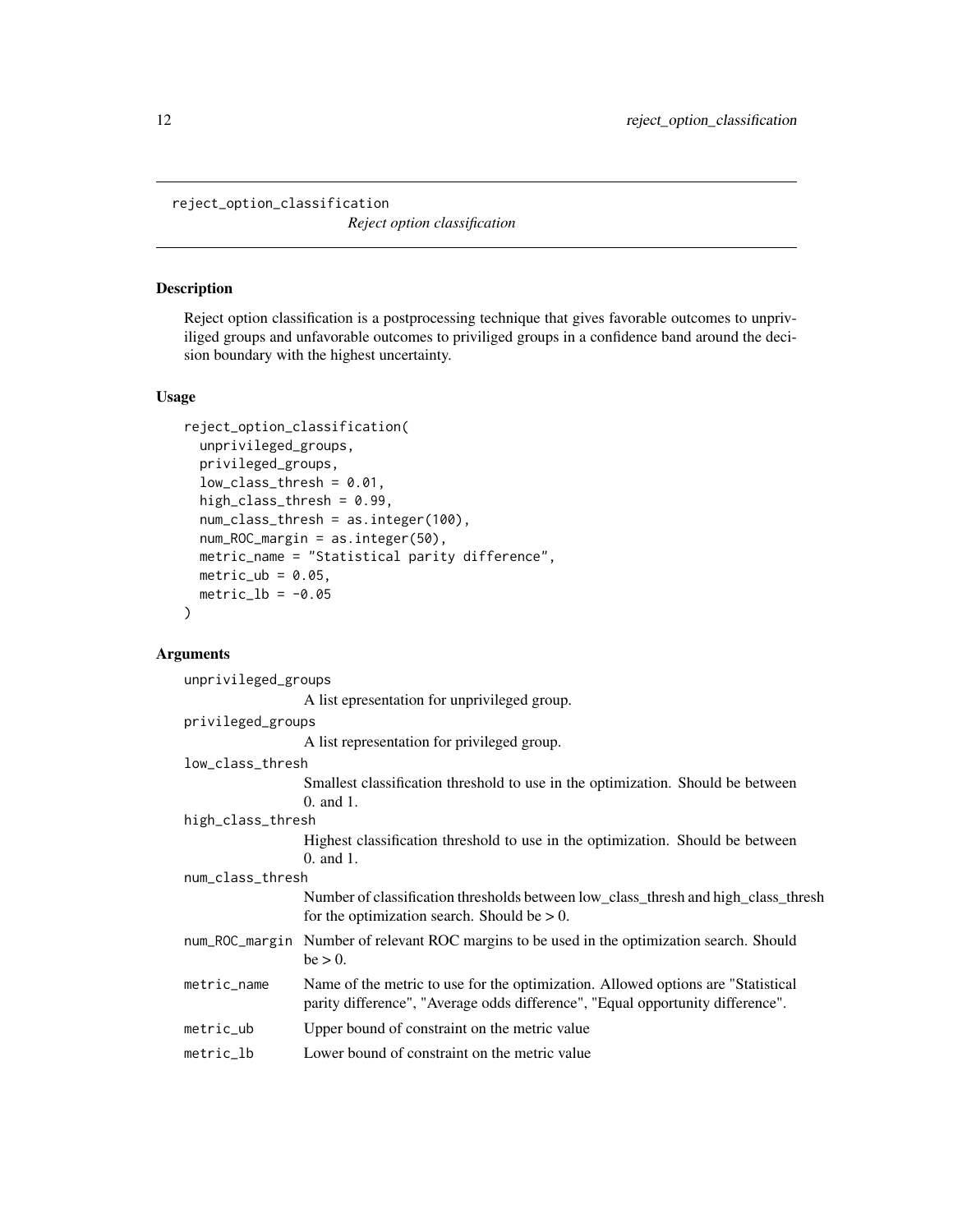#### <span id="page-12-0"></span>reweighing 13

#### Examples

```
# Example with Adult Dataset
load_aif360_lib()
ad <- adult_dataset()
p \leftarrow list("race", 1)
u <- list("race", 0)
col_names <- c(ad$feature_names, "label")
ad_df <- data.frame(ad$features, ad$labels)
colnames(ad_df) <- col_names
lr <- glm(label ~ ., data=ad_df, family=binomial)
ad_prob <- predict(lr, ad_df)
ad_pred <- factor(ifelse(ad_prob> 0.5,1,0))
ad_df_pred <- data.frame(ad_df)
ad_df_pred$label <- as.character(ad_pred)
colnames(ad_df_pred) <- c(ad$feature_names, 'label')
ad_ds <- aif_dataset(ad_df, target_column='label', favor_label = 1,
                     unfavor_label = 0, unprivileged_protected_attribute = 0,
                     privileged_protected_attribute = 1, protected_attribute='race')
ad_ds_pred <- aif_dataset(ad_df_pred, target_column='label', favor_label = 1,
               unfavor_label = 0, unprivileged_protected_attribute = 0,
               privileged_protected_attribute = 1, protected_attribute='race')
roc <- reject_option_classification(unprivileged_groups = u,
                                   privileged_groups = p,
                                   low\_class\_thresh = 0.01,
                                   high_class_thresh = 0.99,
                                   num_class_thresh = as.integer(100),
                                   num_ROC_margin = as.integer(50),
                                   metric_name = "Statistical parity difference",
                                   metric_ub = 0.05,
                                   metric_l = -0.05roc <- roc$fit(ad_ds, ad_ds_pred)
ds_transformed_pred <- roc$predict(ad_ds_pred)
```
reweighing *Reweighing*

#### **Description**

Reweighing is a preprocessing technique that weights the examples in each (group, label) combination differently to ensure fairness before classification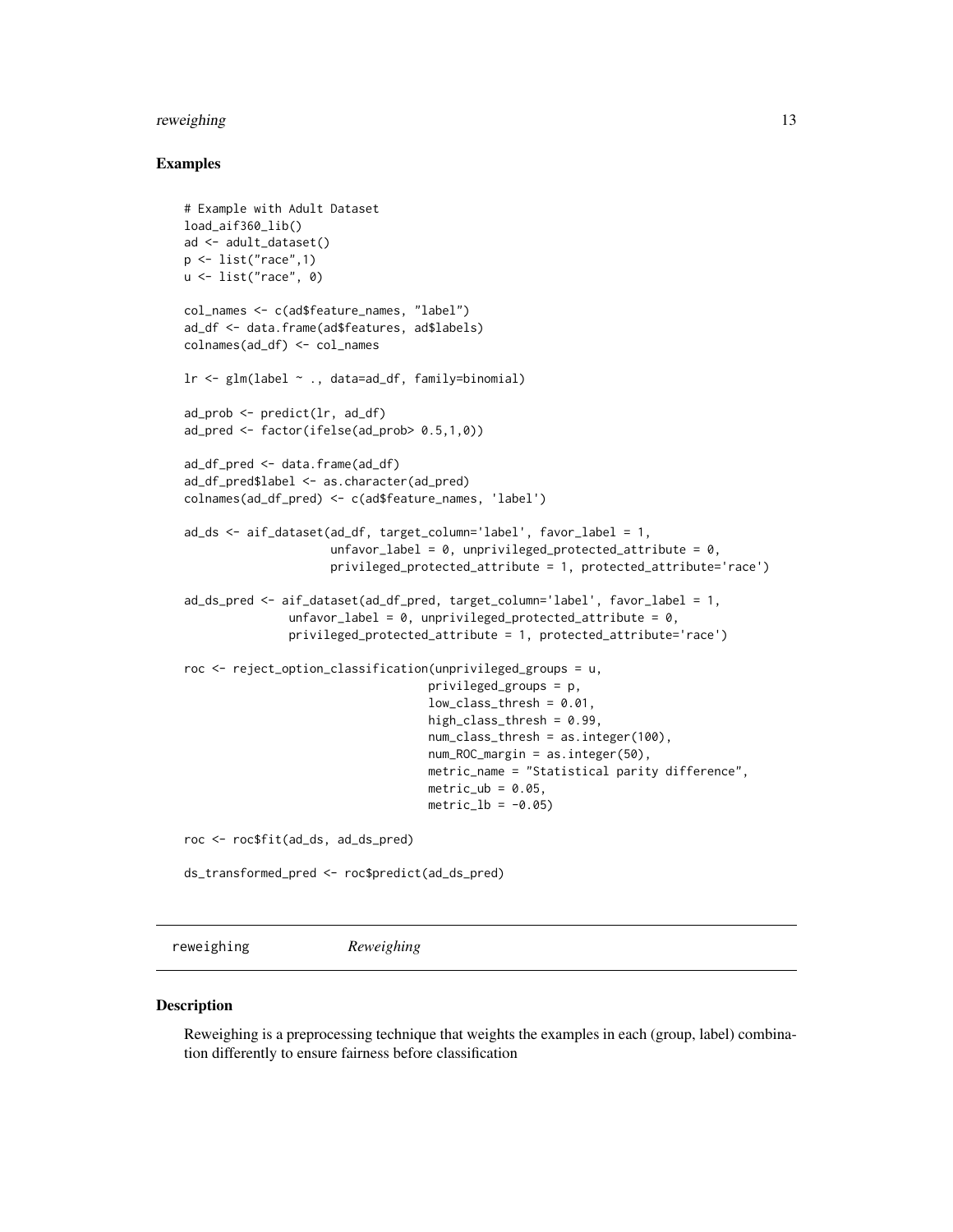#### Usage

reweighing(unprivileged\_groups, privileged\_groups)

#### Arguments

unprivileged\_groups

a list with two values: the column of the protected class and the value indicating representation for unprivileged group

privileged\_groups

a list with two values: the column of the protected class and the value indicating representation for privileged group

#### Examples

```
# An example using the Adult Dataset
load_aif360_lib()
ad <- adult_dataset()
p <- list("race", 1)
u <- list("race", 0)
rw <- reweighing(u,p)
rw$fit(ad)
ad_transformed <- rw$transform(ad)
ad_fit_transformed <- rw$fit_transform(ad)
```